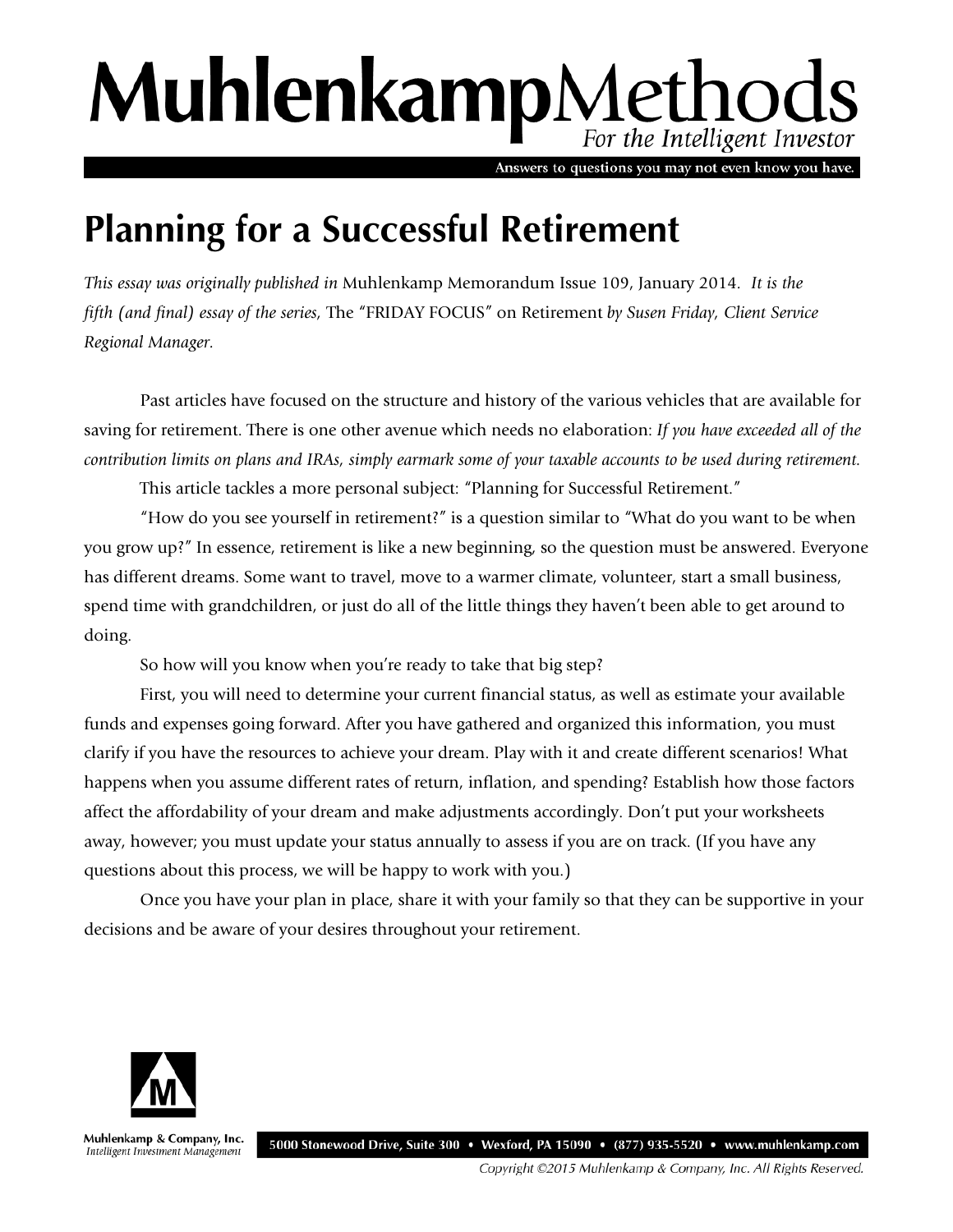### **Social Security**

When to take Social Security benefits is a critical decision. There is not one age that works for every individual or couple. Couples, particularly, need to decide which spouse will claim benefits: when and how? This choice alone can mean a difference of several hundred dollars per month.

The first step is to visit www.socialsecurity.gov and see what your monthly benefits are estimated to be at your current age, your official retirement age, and at the age of 70.

Some of the major determinants include:

- Marital status;
- On which spouse's income the monthly payment will be based;
- Whether the individual is unemployed or continuing to work;
- Family longevity;
- Current health; and
- Monthly expenses.

Because every situation is unique, there is no single strategy that applies across the board.

That said, help is available. There are several websites that provide calculators where you can enter different scenarios and they will estimate monthly benefits under each scenario. Many websites charge a fee, but some are free such as:

- AARP (http://www.aarp.org/work/social-security/social-security-benefits-calculator/?intcmp=FTR-LINKS)
- T Rowe Price (http://individual.troweprice.com/public/Retail/Retirement/Social-Security-Tool)

In addition, *Social Security for Dummies* is an easy-to-read guide, not only for deciding when to take your Social Security Benefits, but also in dealing with disability and death of a spouse, among other topics. I recommend it as a great reference book.



Muhlenkamp & Company, Inc. Intelligent Investment Management

5000 Stonewood Drive, Suite 300 • Wexford, PA 15090 • (877) 935-5520 • www.muhlenkamp.com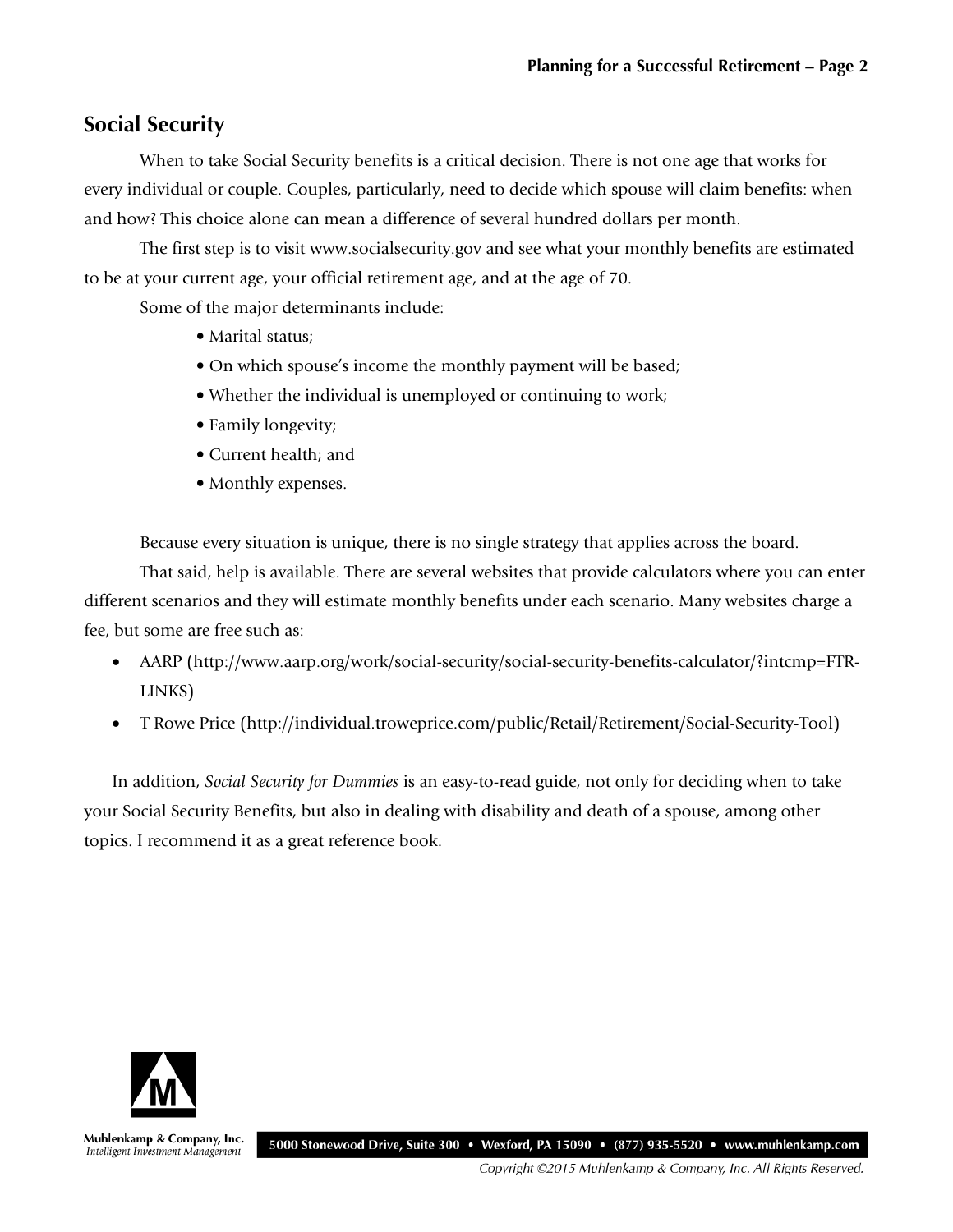#### **Medicare**

Medicare presents another decision-tree to navigate.

If you are already receiving Social Security or railroad retirement benefits, you will automatically be enrolled in Medicare Parts A and B at the age of 65. If not, you will have to enroll yourself at age 65.

Your initial enrollment period lasts 6 months; it stretches from three months before the 65th birthday, to three months after. Everyone enrolls in Part A (hospital care), for which there is not a charge. Enrollment in Part B (medical costs), however, is dependent on many different circumstances and currently carries a premium of \$105 per month. If your timing and circumstances do not fit the requirements, you can end up with a penalty that does not go away.

Other factors that play a part in how and when you can enroll in Medicare include:

- 1. Employment and the number of employees participating in an employer provided plan.
- 2. Whether or not to enroll in Part D (prescription drug program).
- 3. Do I need an alternate (Advantage Plan) or supplemental plan (Medigap)?

As with Social Security, help is available; both the Medicare (www.medicare.gov) and AARP (www.aarp.org) websites offer guidance. Another great resource is *Medicare for Dummies* by Patricia Barry.

## **Long-Term Care**

Although we are living longer, many are not able to do it independently. Therefore, even more planning is required. What are the options?

Medicare covers hospital stays in blocks of 60 days, including meeting the deductible. If you remain out of the hospital for 60 consecutive days or more, a new 60-day benefit period will begin. If you stay in the hospital for up to 90 days, you will be charged a co-pay. Anything over a 90-day stay in the hospital is the patient's responsibility. If a skilled nursing facility is needed, Medicare will not pay anything on days 1-20. For days 21-100, a co-pay will be charged; over 100 days… you are on your own.

Medicaid is a joint venture of state and the federal government. One of its functions is to provide long-term care for low-income seniors, among others. Each state has its own eligibility requirements based on age, income, savings, and citizenship. Navigating the financial requirements can be tricky; for more information, refer to www.medicaid.gov and www.elderlawanswers.com.



Muhlenkamp & Company, Inc. Intelligent Investment Management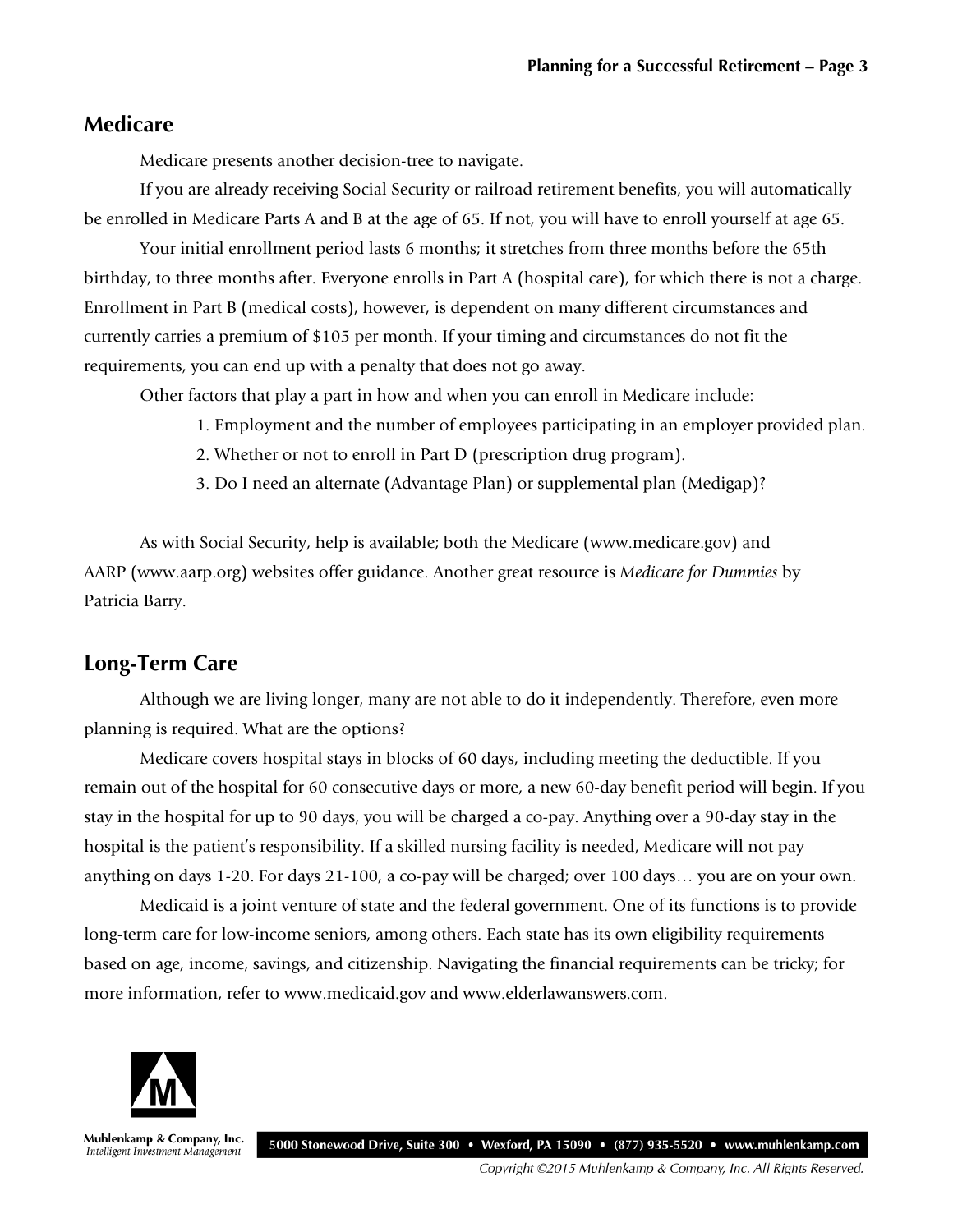Long-term care insurance policies are another option, but they can be fairly expensive. There are a wide variety of care menus to choose from, enabling customized costs and levels of care. Long-term care insurance policies can help in guaranteeing against cancellation, avoiding premium increases, coordinating care-givers, and protecting against inflation; they can also be used to cover in-home care.

In general, the earlier you make a decision to purchase a long-term care policy, the less expensive it will be. Some insurance companies will offer a ten-year payment plan in lieu of monthly premiums. In many cases, couples can design their policies so that the surviving spouse can add any unused portion of the deceased spouse's benefit to their own.

Currently, there are 25 states where the prices of the policies are the same for both single men and women. This spring, however, leading insurers started introducing new policies that charge single women an average of  $40\%$  -60% more than comparatively aged single men.<sup>1</sup>

As with the rest of retirement, planning is key in order to make sure your needs will be met the way you would like.

#### **Living Arrangements**

As you grow older and your circumstances change, you might want to consider one or several of the following choices:

1. You can stay in your present home. That may not be a bad choice—as long as you are physically and financially able to keep up with both indoor and outdoor maintenance. As you grow older, however, you might find it somewhat isolating.

2. You can move in with the kids or a relative and, in many cases, that might be the only option. 3. There are many retirement communities springing up across the country. Perhaps, this is your dream solution where you can participate in an active community of seniors—a community that provides restaurants and a wide variety of activities. Some of these communities offer the opportunity to move into assisted-living, when needed. That way you will have a seamless transition, if the need arises. Some of the expenses for this may even be picked up by a long-term care insurance policy.

1 *American Association for Long-Term Care Insurance*



Muhlenkamp & Company, Inc. Intelligent Investment Management

5000 Stonewood Drive, Suite 300 • Wexford, PA 15090 • (877) 935-5520 • www.muhlenkamp.com

Copyright ©2015 Muhlenkamp & Company, Inc. All Rights Reserved.